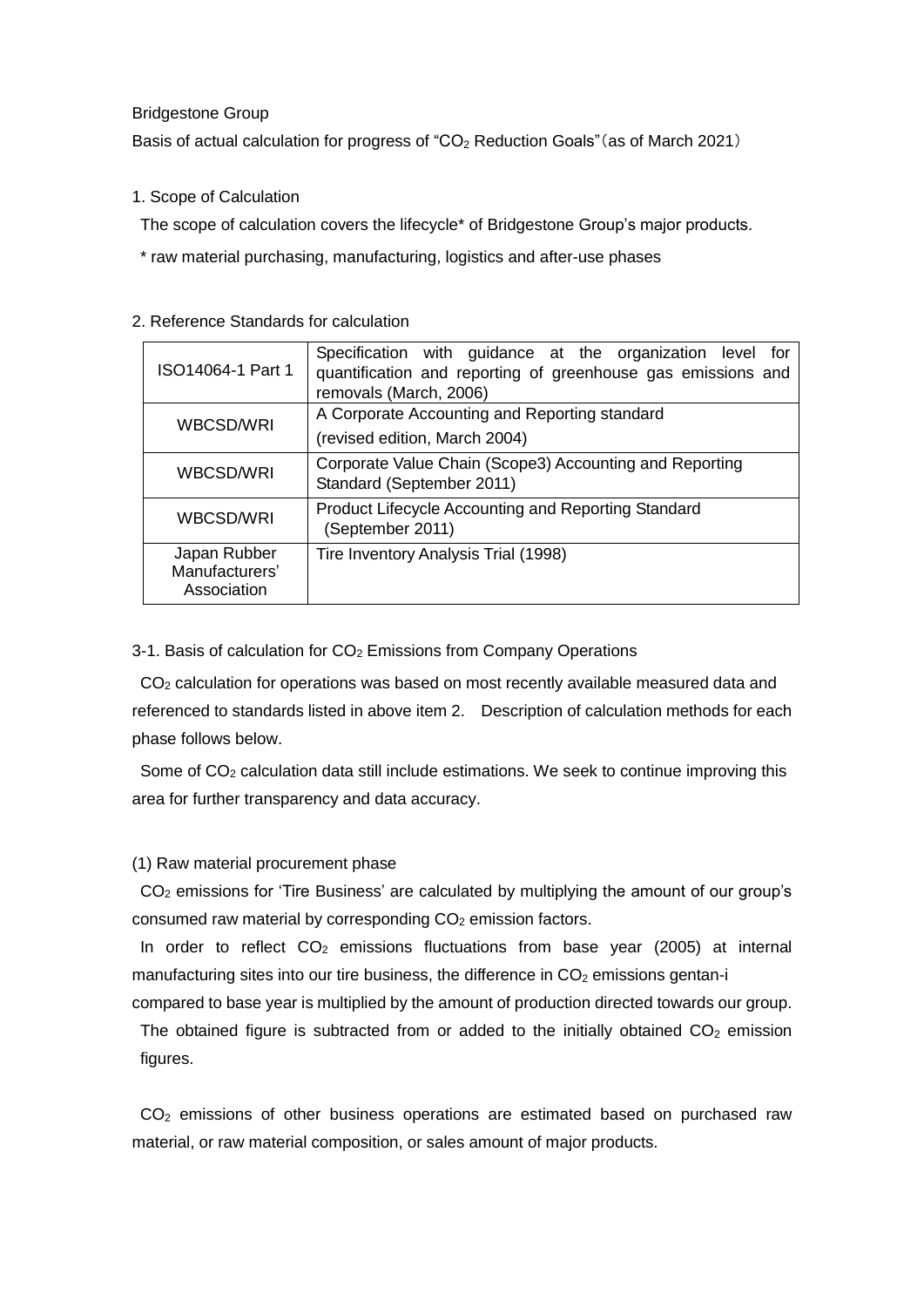#### (2) Manufacturing phase

Energy (fuel, electricity, heat /steam) consumed during product manufacturing at our group's production sites is multiplied by  $CO<sub>2</sub>$  emission factors for each energy type in order to accurately calculate  $CO<sub>2</sub>$  emissions amount from the manufacturing phase.

For internal manufacturing sites in our tire business, this calculation is limited to the manufacture of products for outside companies.

※CO2 emission factors by production site/consumed energy are referenced from the standards mentioned in item 2 and/or the standards listed below.

- ・GHG Protocol, Emission Factors from Cross Sector Tools, March 2017, developed by WRI and WBCSD
- ・International Energy Agency (IEA) CO<sup>2</sup> Emission Factors 2020
- ・Law Concerning the Promotion of Measures to Cope with Global Warming
- ・US EPA eGRID

## (3) Logistics (distribution) phase

The logistics (distribution) phase includes both ground and marine transportation of tires.

CO<sup>2</sup> emissions from ground transportation are calculated from the amount of distribution in our group.

Calculation for  $CO<sub>2</sub>$  emissions from marine transportation in the tire business are based on the amount of distribution and transportation distance.  $CO<sub>2</sub>$  emissions in other business areas are estimated from the amount of distribution and sales.

### (4) After-use phase

To obtain  $CO<sub>2</sub>$  emissions from the after-use phase, the amount of disposed products estimated from the amount of procured raw material is multiplied by CO2 emission factors for each raw material.

3-2. Basis of calculation for tires and rolling resistance coefficient in the Customers' use phase

The calculation for customer's use phase is currently limited to passenger cars, trucks and buses. Model tires representing each region and tire category are selected, their rolling resistance coefficient and actual sales of the model tire category are used to calculate our group's tire rolling resistance coefficient.